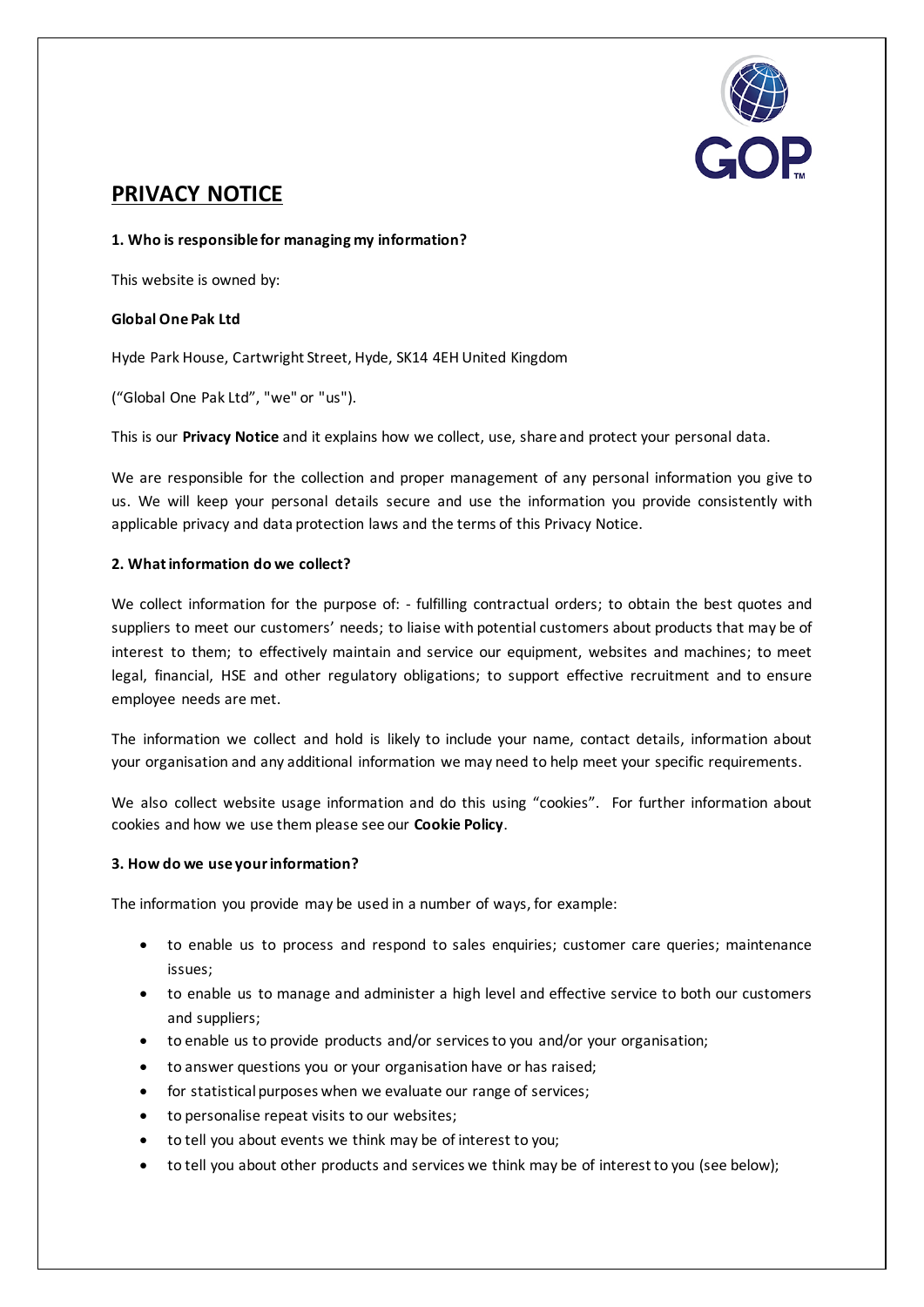

- to manage service queries; and
- to help us to provide details or information you may have requested.

### **4. On what legal basis will we process your information?**

We will always process your personal information on lawful grounds and in particular on the grounds set out below:-

#### **Performance of a Contract/Service**

We will use your personal information to allow us to provide you with products you have ordered.

This information is likely to include your name, contact details and payment details, information about your business and any additional information we may need to help meet your specific requirements.

If you do not provide us with the information set out in this paragraph, then we may not be able to provide you with products and/or services.

#### **Legitimate Interest**

We may use your name and contact details to tell you about our own products, services or events which we think may be of interest to you. You can ask us to stop doing so at any time by emailing **[dataprivacy@coralproducts.com](mailto:dataprivacy@coralproducts.com)**

We may share your email address with Google and/or Facebook (acting as data processors) for them to use on our behalf in connection with the creation of marketing and promotion for us.

They may use this to serve targeted advertising/content to you via their platform. You can control what advertisements you receive via the privacy settings on the relevant platform

Google and Facebook may also use socio-demographic information about you to identify other people like you, with similar interests to present our marketing to. This socio-demographic information is not used for any other purpose nor shared with any other party. No information about other individuals identified from these networks is shared with us at any time.

We may use some of your personal information for statistical purposes when we evaluate our range of services.

In the event that we buy or sell any business and/or assets we may disclose your personal data to the prospective buyer or seller of the business and/or assets

# **The above is done on the basis that they are in the legitimate interest of Global One Pak Ltd.**

# **Consent**

We may ask your consent to share your name and contact details with selected third parties so that they can tell you about their products and services. In particular we may share your information with our other Group Companies within the Coral Products PLC Group.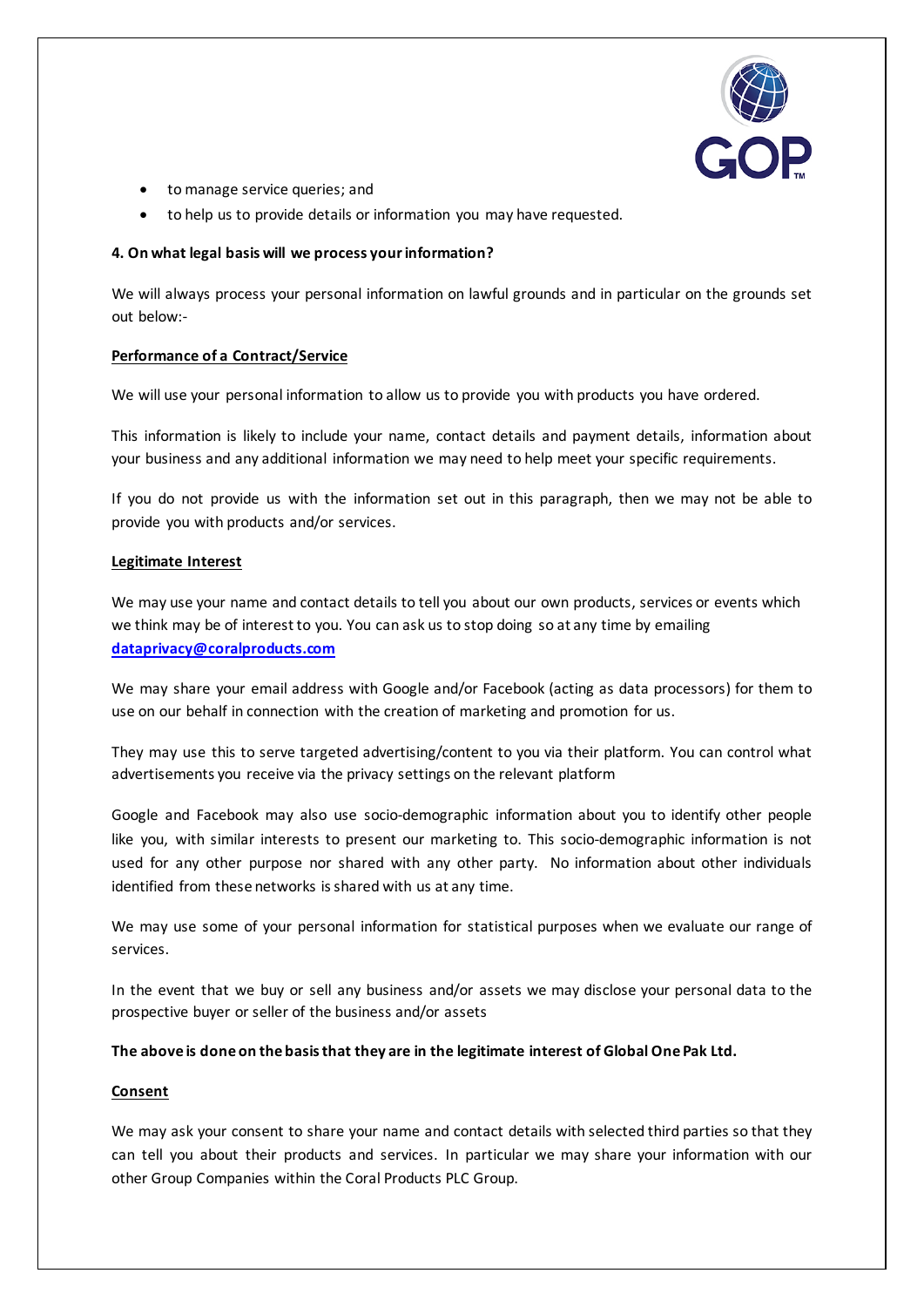

If you agree, we may also pass on your information, in certain cases, for the purposes of conducting a credit check.

### **You can withdraw your consent at any time by emailing [dataprivacy@coralproducts.com](mailto:dataprivacy@coralproducts.com)**

#### **Legal Obligation**

We may also use and disclose your personal data to the extent that we are required to do so by law or regulation, for compliance purposes, by a law enforcement or taxation agency or for crime prevention purposes.

#### **5. Who will you share my information with?**

In order to provide you with the products and services that we supply we may share your information with:

- credit/debit card companies;
- our preferred insurance providers, our legal team, maintenance contractors and;
- other third parties who we may need to work with to deliver services or fulfil requests on your behalf, for example transport companies and other suppliers.

We may also disclose your personal data without your permission in connection with any legal proceedings or prospective legal proceedings, and in order to establish, exercise or defend our legal rights.

# **6. How do you manage my information?**

We may from time to time appoint third party service providers, to help us manage efficient systems within the business. Some of these systems may for operational reasons be located in countries overseas including the USA.

We will only transfer your information to service providers who help manage our systems, or overseas, where we are satisfied that this is lawful and that adequate levels of protection are in place to protect the integrity and security of any information being processed and in compliance with applicable privacy laws.

If we transfer your personal data to service providers outside the European Economic Area, then we will always use a lawful method to do so. In the case of transfers to the USA this may be either the "Privacy Shield" Programme or an agreement in a form approved by the European Commission. In the case of transfers to other countries outside the European Economic Area then this will be an agreement in a form approved by the European Commission.

You may ask for details on transfers outside of the European Economic Area by our Group HR Manager.

# **7. Updating Your Details?**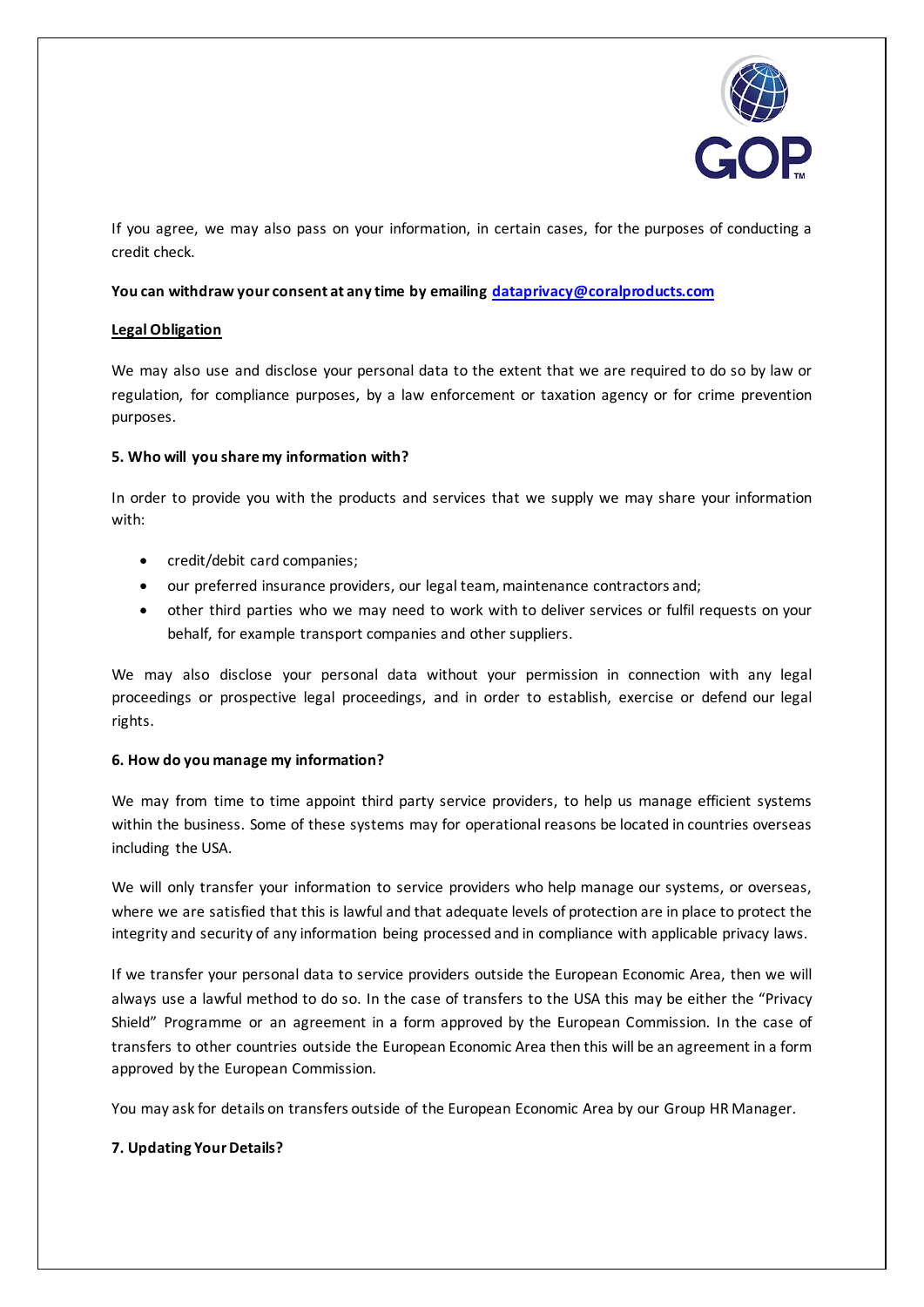

If you would like to change any of your preferences relating to the way in which we may use your information for direct marketing, then please send an email to [dataprivacy@coralproducts.com](mailto:dataprivacy@coralproducts.com) or contact us at **Global One Pak Ltd, Hyde Park House, Cartwright Street, Hyde, SK14 4EH.** 

Alternatively, you can call on **0161 367 1212.** 

# **8. How long will we hold yourinformation for?**

We have a system of retention periods in place to ensure that your information is only stored whilst it is required for the relevant purposes or to meet legal requirements. Where your information is no longer required, we will ensure it is disposed of or deleted in a secure manner. For further information on this please see our retention policies on our website.

# **9. Your rights**

You have the right to ask us at any time:-

- to confirm whether we hold any of your personal data;
- to send you a copy of any personal data that we hold about you;
- to correct any inaccuracies in your personal data and to add relevant details where the personal data we hold is incomplete;
- to delete (to the extent possible) any of your personal data, where we are required by law to do so;
- to stop or restrict processing your personal data, where we are required by law to do so;
- to let you have a portable copy of the personal data we hold about you, where we are required by law to do so;
- to stop processing any of your personal data that we process on the basis of our legitimate interests; and
- to stop sending you marketing material. However please note that we may continue to send you service related (i.e. non-marketing) communications, such as emails relating to the services we provide.

Where we have reached a decision that affects you by processing your personal data automatically then you have the right to speak to someone to discuss that decision.

We do not use your personal data for the purpose of profiling.

Where we process your personal data on the basis that you have given us your consent to do so then you may contact us at any time to withdraw your consent

If you wish to exercise any of these rights or wish to object to our use of your personal information, please write to us at the address given below.